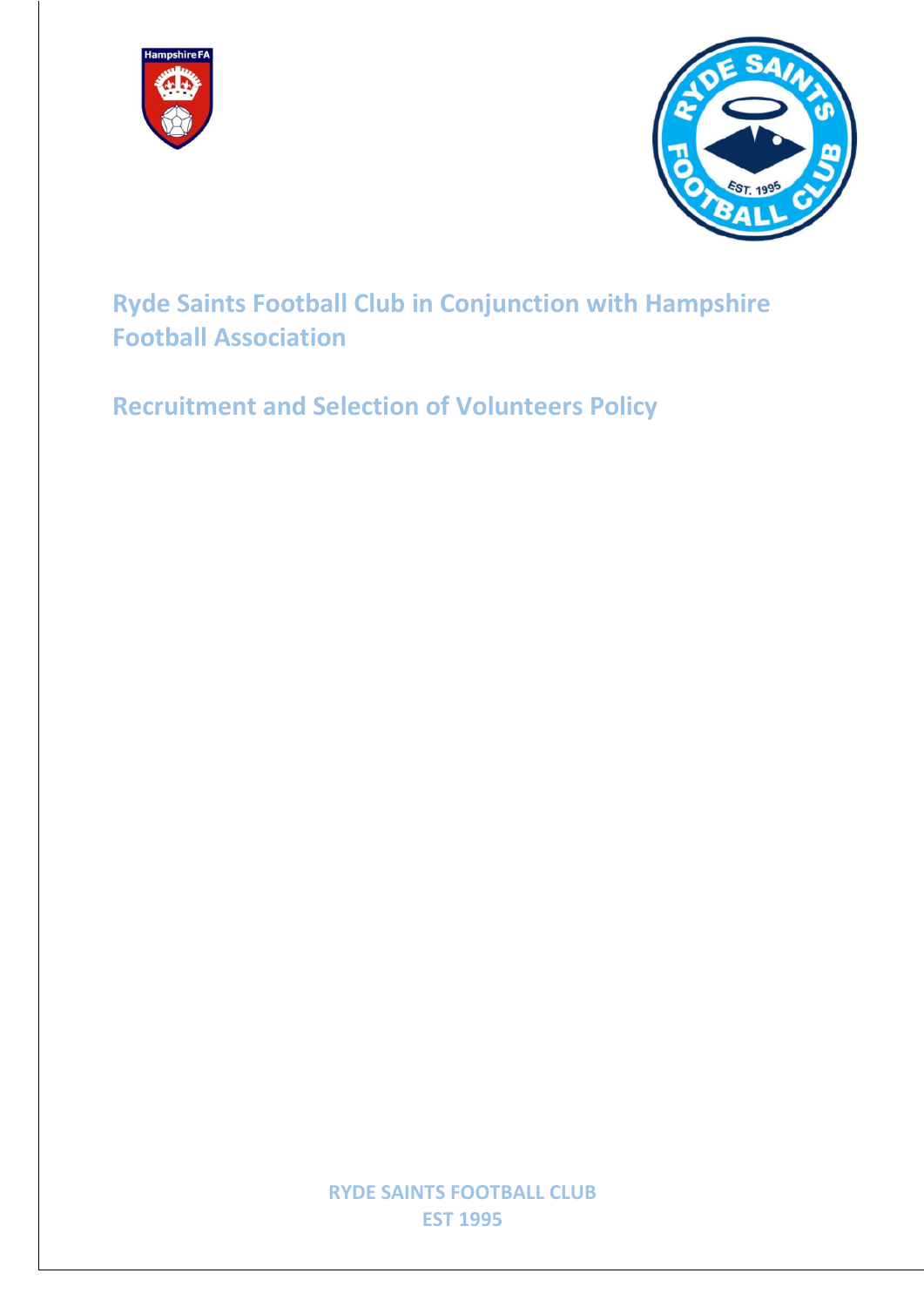



# **Part 1: Hampshire FA's Recruitment and Selection of Volunteers Policy**

Ryde Saints Football Club are committed to fully supporting the Hampshire FA's Recruitment and Selection of Volunteers Policy, which is detailed in the following pages.

The intentions of most people involved in football involving children and young people are good. However, The FA recognises the responsibilities clubs have to safeguard the welfare of all children and young people participating in football by providing a safe and enjoyable environment.

When clubs recruit new members, all reasonable steps must be taken to ensure unsuitable people are prevented from working with children and young people. In addition, a club's volunteer selection processes must be consistent and fair at all times. This guidance outlines methods which club officials can use to assist with their recruitment choices.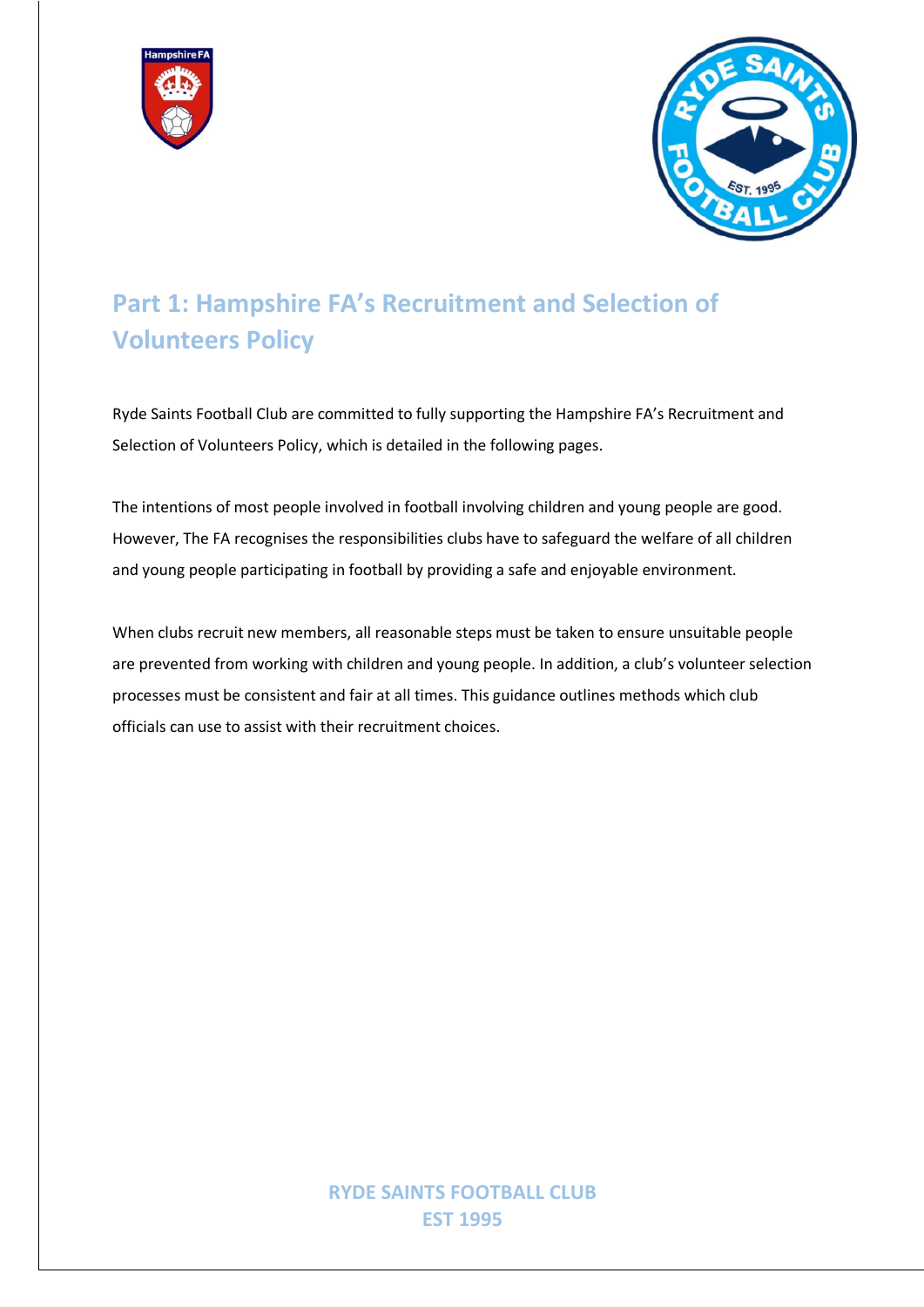



# **Part 1: Hampshire FA's Recruitment and Selection of Volunteers Policy**

The first stage of any recruitment process involves planning. Club officials should draw up a role profile which highlights the main areas of the identified voluntary role. They should also decide upon the skills and experience that an individual would need to fulfil the requirements of the role and draw up a person specification. At Ryde Saints, every role within the club is voluntary, and while this remains the case levels of willingness will naturally form an important part of the planning, advertising and selection stages.

A club's recruitment processes must be developed in such a way that they treat every applicant in a fair and consistent manner.

In order to attract new volunteers it may be necessary to advertise outside the club itself, for example, on a sports hall notice board, a local school, shop/community hall or newspaper. The advertisement should reflect the club's Child Protection Policy and it should contain the skills and experience required and the duties to be undertaken. However, it should not discriminate in terms of age, race, gender or disability.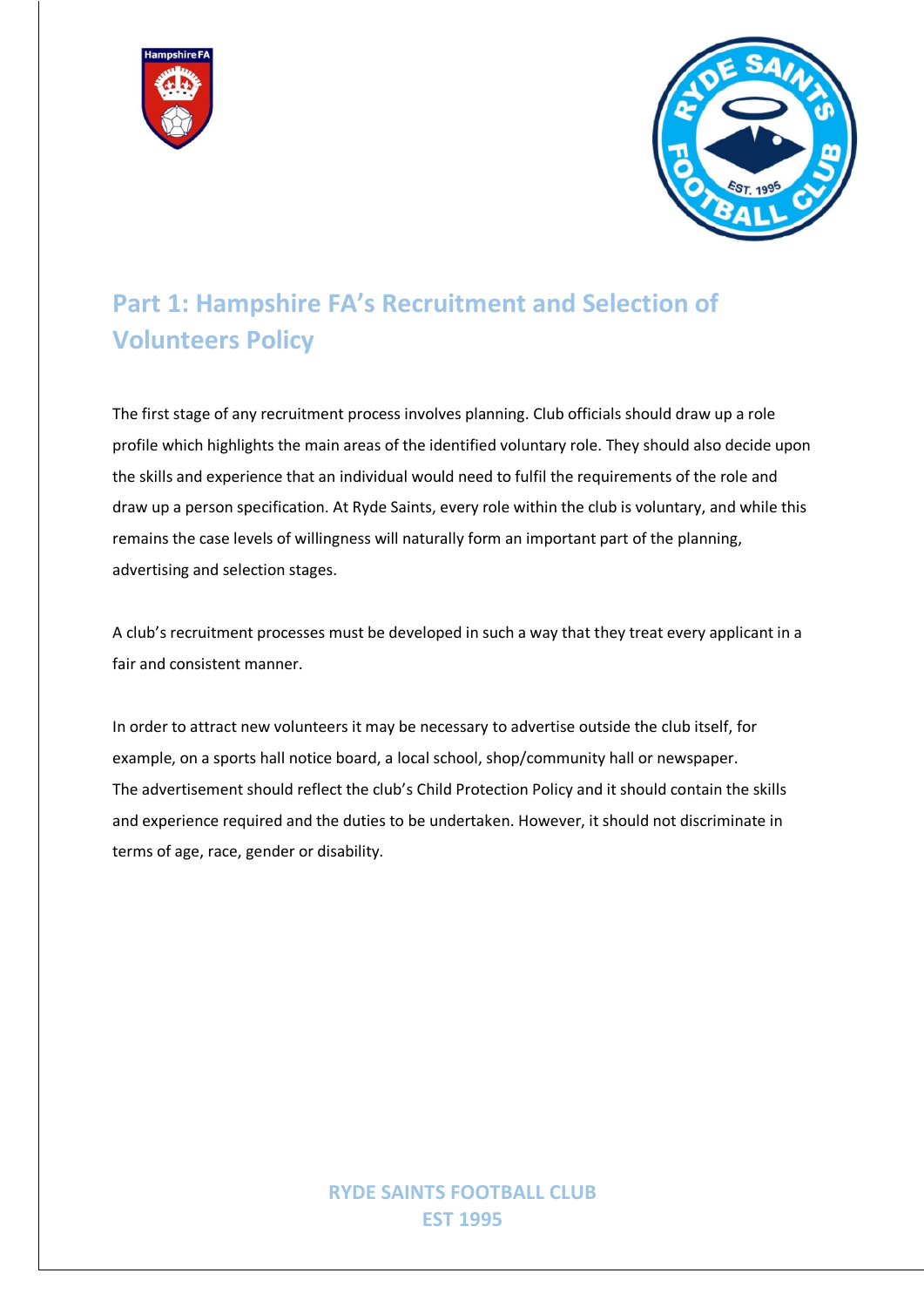



### **Part 3: Application Processes and Verifying Information**

Clubs should use application forms to collect information on each applicant. A carefully designed application form is essential as part of the vetting process, CVs should not be accepted. More than one club official should look at the application forms to ensure that fair and equitable scrutiny is completed.

It is highly recommended that club officials meet with all applicants prior to any recruitment decisions being made. More than one club official should be present. The meeting/interview will enable the club to explore further the information provided in the application form. Clubs should also ask to see identification documents to confirm the identity of the applicant, for example, a passport or driving licence, and a copy should be retained on file.

The questions to be asked at the meeting/interview should be prepared in advance and should provide the applicant with the opportunity to recount previous experiences and give examples of how they have or would handle situations.

To verify that the applicant has the technical capabilities that they profess to have it would be useful to use a job simulation test, where the applicant demonstrates that they understand and can deliver the job role.

It is recommended also that the applicant is asked to bring their original certificates for their qualifications. It is very easy for applicant to falsify certificates if copies are accepted. A copy should be kept on file. It is recommended that the applicant's higher education qualifications are verified with the awarding institution.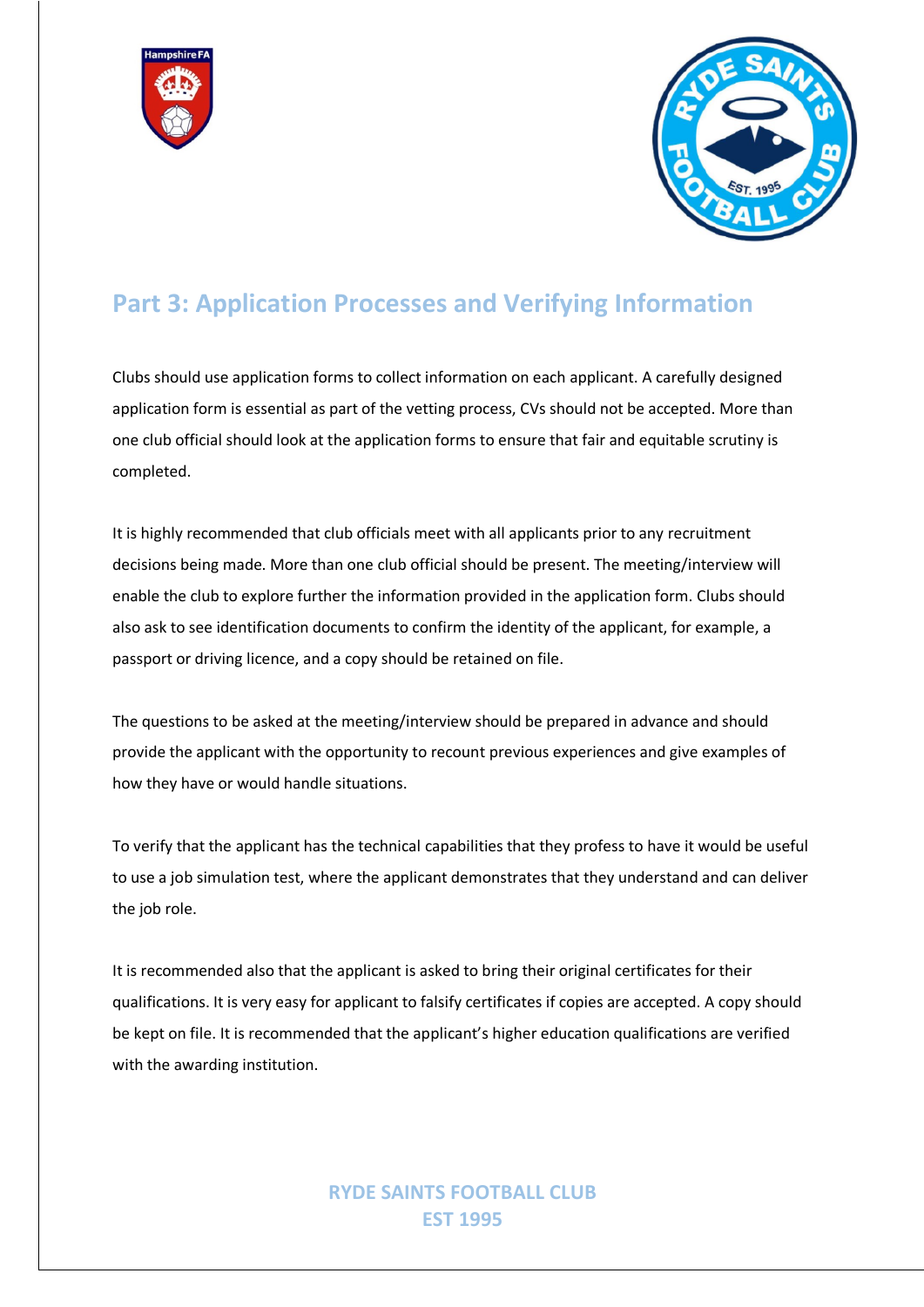



Whilst it is important to elicit information regarding an applicant's technical capabilities it is also necessary to explore his or her attitudes and commitment to child welfare. Listed below are examples of questions that could be used to discover this information:

- Tell us about any previous experience you have working with children or young people.
- Give a child related scenario and ask the applicant what they would do. For example, 'it is a winter evening and the training session has finished. A parent has not arrived to pick up their child – what would you do?' The applicant would be expected to say that they would stay with the child and contact the parents to find out where they were.
- Is there anything we should know that could affect your suitability to work with children or young people?